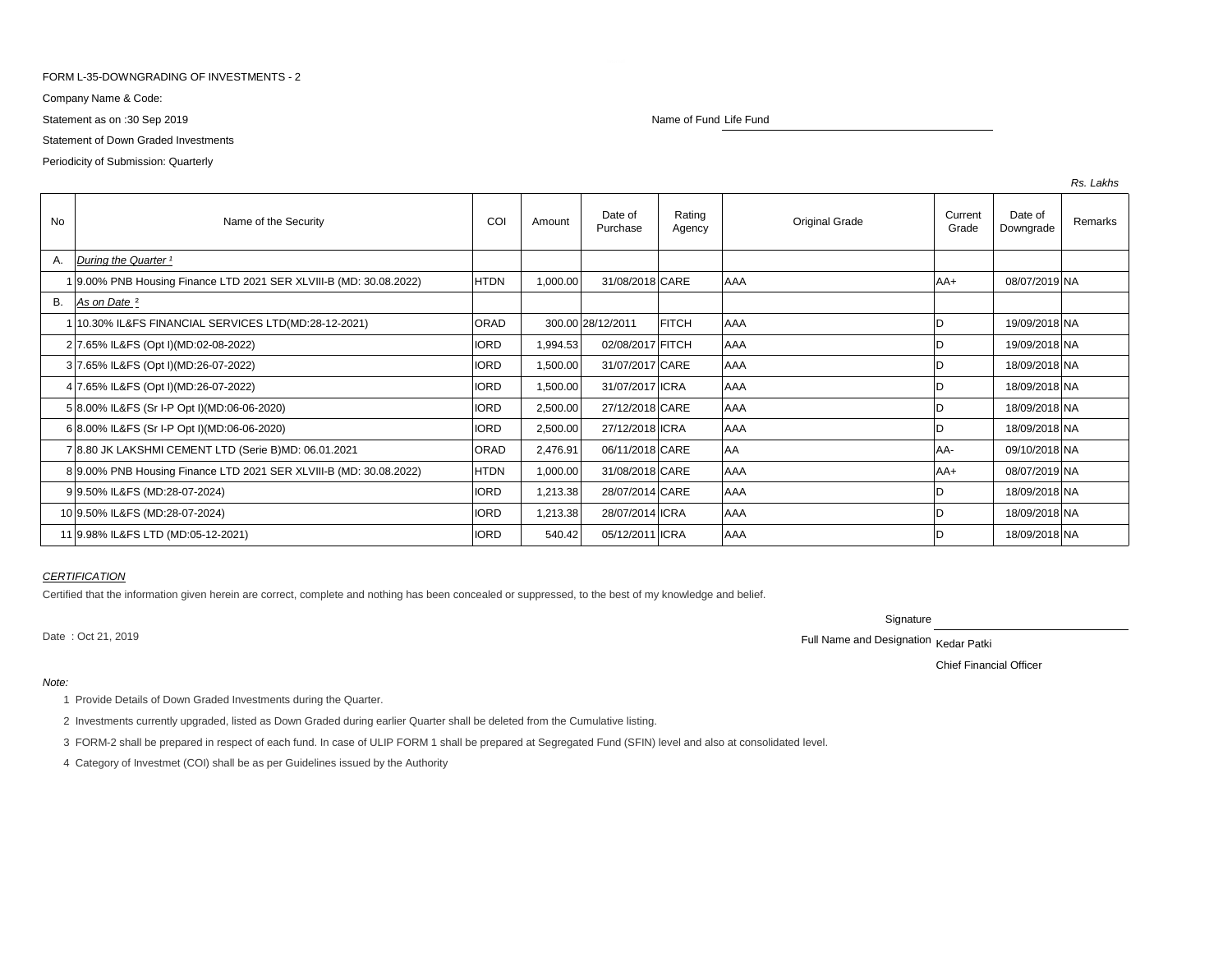### FORM L-35-DOWNGRADING OF INVESTMENTS - 2

Company Name & Code:

# Statement of Down Graded Investments

Periodicity of Submission: Quarterly

| <b>No</b> | Name of the Security                                                 | COI         | Amount   | Date of<br>Purchase | Rating<br>Agency | Original Grade | Current<br>Grade | Date of<br>Downgrade | Remarks |
|-----------|----------------------------------------------------------------------|-------------|----------|---------------------|------------------|----------------|------------------|----------------------|---------|
| Α.        | During the Quarter <sup>1</sup>                                      |             |          |                     |                  |                |                  |                      |         |
|           |                                                                      |             |          |                     |                  |                |                  |                      |         |
| <b>B.</b> | As on Date <sup>2</sup>                                              |             |          |                     |                  |                |                  |                      |         |
|           | 1 10.30% IL&FS FINANCIAL SERVICES LTD(MD:28-12-2021)                 | ORAD        | 525.00   | 28-Dec-11 FITCH     |                  | <b>AAA</b>     |                  | 19-Sep-18 NA         |         |
|           | 2 7.65% IL&FS (Opt I)(MD:02-08-2022)                                 | <b>IORD</b> | 1,125.00 | 27-Oct-17 FITCH     |                  | <b>AAA</b>     |                  | 19-Sep-18 NA         |         |
|           | 3 8.07 Energy Efficiency Services Ltd. (Sr 1 St A) (MD : 20.03.2020) | ORAD        | 2,697.80 | 29-Jun-17 CARE      |                  | <b>AA</b>      | AA-              | $30-Sep-19$ NA       |         |
|           | 4 8.07 Energy Efficiency Services Ltd. (Sr 1 St B) (MD : 20.09.2021) | <b>ORAD</b> | 502.88   | 18-Jul-17 CARE      |                  | <b>AA</b>      | AA-              | 30-Sep-19 NA         |         |
|           | 5 8.07 Energy Efficiency Services Ltd. (Sr 1 St C) (MD : 20.09.2023) | ORAD        | 995.00   | 18-Jul-17 CARE      |                  | <b>AA</b>      | AA-              | 30-Sep-19 NA         |         |
|           | 6 8.80 JK LAKSHMI CEMENT LTD (Serie B)MD: 06.01.2021                 | ORAD        | 4,046.96 | 25-Sep-17 CARE      |                  | <b>AA</b>      | AA-              | 09-Oct-18 NA         |         |
|           | 7 8.90% IL&FS(Opt III) (MD:15-03-2021)                               | <b>IORD</b> | 750.00   | 15-Mar-16 FITCH     |                  | <b>AAA</b>     |                  | 19-Sep-18 NA         |         |
|           | 8 9.50% IL&FS (MD:28-07-2024)                                        | <b>IORD</b> | 975.00   | 28-Jul-14 CARE      |                  | <b>AAA</b>     |                  | 18-Sep-18 NA         |         |
|           | 99.50% IL&FS (MD:28-07-2024)                                         | <b>IORD</b> | 975.00   | 28-Jul-14 ICRA      |                  | <b>AAA</b>     |                  | 18-Sep-18 NA         |         |
|           | 10 9.98% IL&FS LTD (MD:05-12-2021)                                   | <b>IORD</b> | 195.00   | 05-Dec-11 ICRA      |                  | <b>AAA</b>     |                  | 18-Sep-18 NA         |         |

## *CERTIFICATION*

Certified that the information given herein are correct, complete and nothing has been concealed or suppressed, to the best of my knowledge and belief.

**Signature** 

Date : Oct 21, 2019 **Full Name and Designation Kedar Patki** 

Chief Financial Officer

*Rs. Lakhs*

*Note:*

1 Provide Details of Down Graded Investments during the Quarter.

2 Investments currently upgraded, listed as Down Graded during earlier Quarter shall be deleted from the Cumulative listing.

3 FORM-2 shall be prepared in respect of each fund. In case of ULIP FORM 1 shall be prepared at Segregated Fund (SFIN) level and also at consolidated level.

4 Category of Investmet (COI) shall be as per Guidelines issued by the Authority

Statement as on :30 Sep 2019 **Name of Fund Unit Linked Fund** Name of Fund Unit Linked Fund